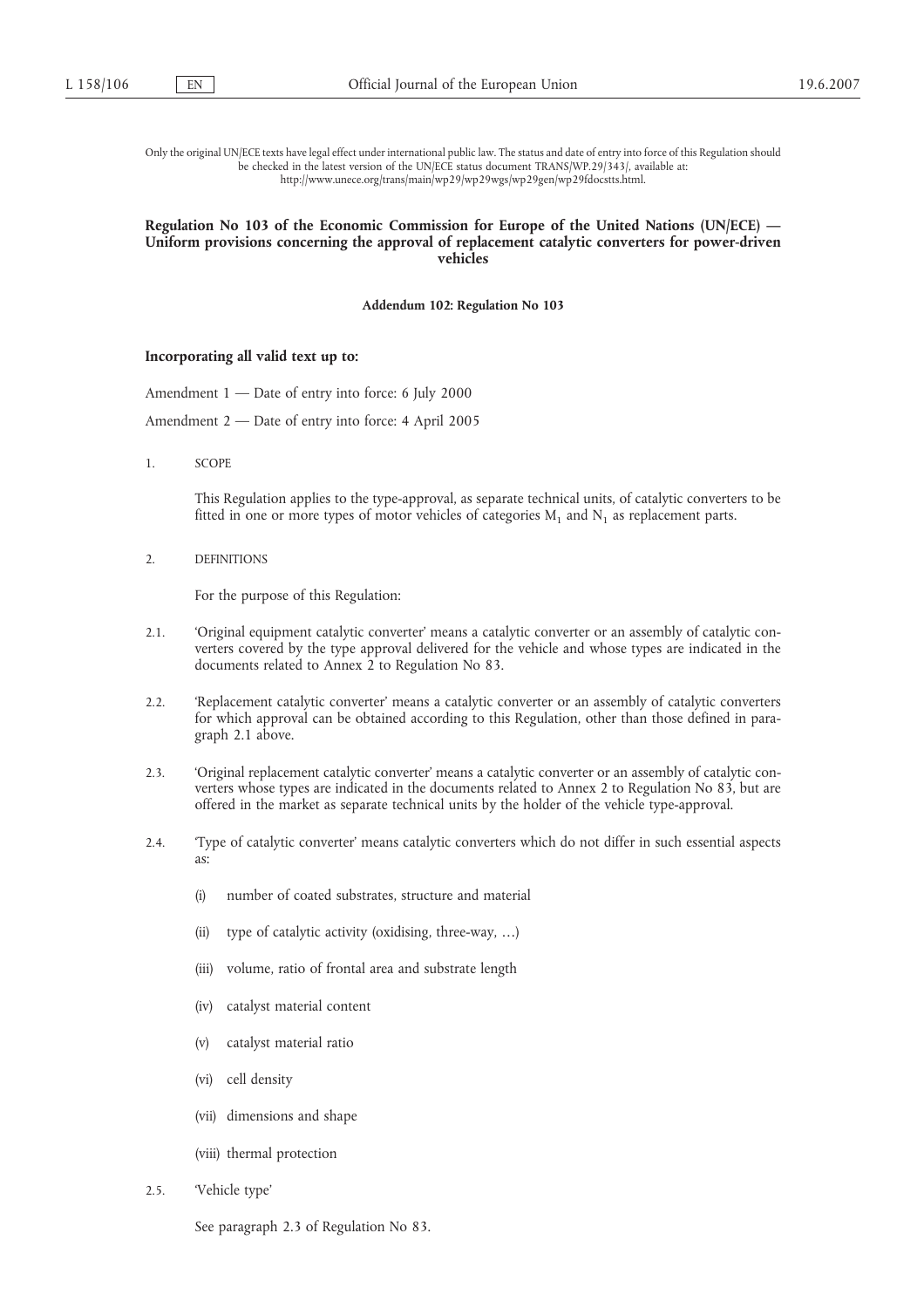- 2.6. 'Approval of a replacement catalytic converter' means the approval of a converter intended to be fitted as a replacement part on one or more specific types of vehicles with regard to the limitation of pollutant emissions, noise level and effect on vehicle performance and, where applicable, on the on-board diagnostic (OBD).
- 2.7. 'Deteriorated replacement catalytic converter' means a converter that has been aged or artificially deteriorated to such an extend that it fulfils the requirements laid out in paragraph 1 of Appendix 1 to Annex 11 to Regulation No 83.
- 3. APPLICATION FOR APPROVAL
- 3.1. The application for approval of a type of replacement catalytic converter shall be submitted by its manufacturer or by his authorised representative.
- 3.2. For each type of replacement catalytic converter for which type approval is requested, the application for approval shall be accompanied by the following documents in triplicate.
- 3.2.1. Drawings of the replacement catalytic converter identifying in particular all the characteristics referred to in paragraph 2.4 of this Regulation.
- 3.2.2. Description of the vehicle type or types for which the replacement catalytic converter is intended. The number and/or symbols characterizing the engine and vehicle type(s) shall be indicated.
- 3.2.3. Description and drawings showing the position of the replacement converter relative to the engine exhaust manifold(s).
- 3.2.4. Drawings indicating the intended location of the approval mark.
- 3.2.5. Indication if the replacement catalytic converter is intended to be compatible with OBD requirements.
- 3.2.6. A model for the information document is given in Appendix 1.
- 3.3. The applicant for approval shall provide the technical service responsible for approval tests with:
- 3.3.1. Vehicle(s) of a type approved in accordance with Regulation No 83 equipped with a new original catalytic converter. This (these) vehicle(s) shall be selected by the applicant with the agreement of the technical service. It (they) shall comply with the requirements of paragraph 3 of Annex 4 to Regulation No 83.

The test vehicle(s) shall have no emission control system defects; any excessively worn out or malfunctioning emission related original part shall be repaired or replaced. The test vehicle(s) shall be tuned properly and set to the manufacturer's specification prior to emission testing.

- 3.3.2. One sample of the type of the replacement catalytic converter. This sample shall be clearly and indelibly marked with the applicant's trade name or mark and its commercial designation.
- 3.3.3. An additional sample of the type of the replacement catalytic converter, in the case of a replacement catalytic converter intended to be fitted to a vehicle equipped with an OBD system. This sample shall be clearly and indelibly marked with the applicant's trade name or mark and its commercial designation. It must have been deteriorated as defined in paragraph 2.7 above.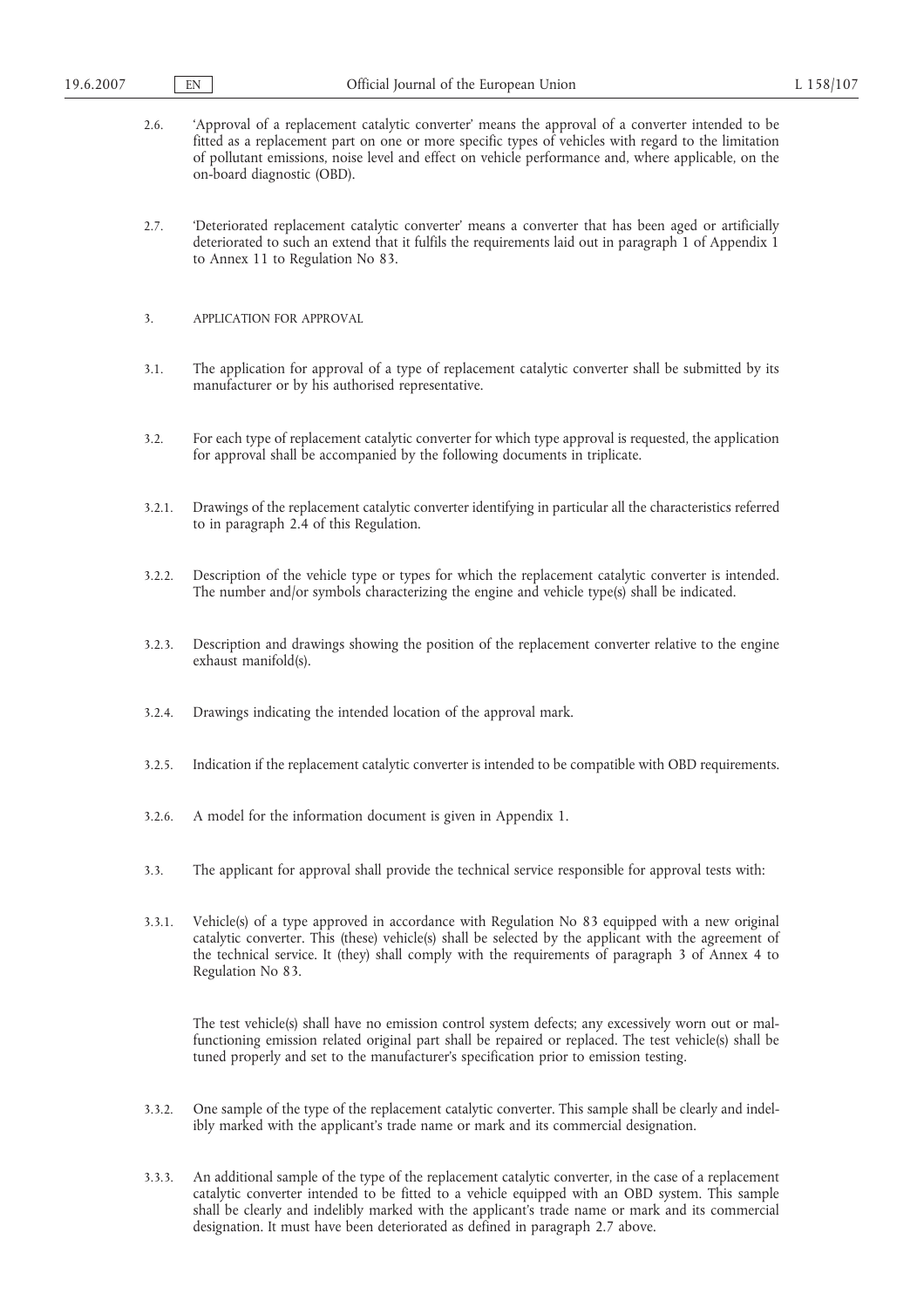- 4. APPROVAL
- 4.1. If the replacement catalytic converter submitted for approval pursuant to this Regulation meets the requirements of paragraph 5 below, approval of that type of replacement catalytic converter shall be granted.
- 4.2. Original replacement catalytic converters, which are of a type covered by paragraph 18. of Annex 2 to Regulation No 83 and are intended for fitment to a vehicle to which the relevant type-approval document refers, do not need to be approved according to this Regulation provided they fulfil the requirements of paragraphs 4.2.1 and 4.2.2.
- 4.2.1. Marking

Original replacement catalytic converters shall bear at least the following identifications:

- 4.2.1.1. The vehicle manufacturer's name or trademark.
- 4.2.1.2. The make and identifying part number of the original replacement catalytic converter as recorded in the information mentioned in paragraph 4.2.3.
- 4.2.2. Documentation

Original replacement catalytic converters shall be accompanied by the following information:

- 4.2.2.1. The vehicle manufacturer's name or trade mark.
- 4.2.2.2. Make and identifying part number of the original replacement catalytic converter as recorded in the information mentioned in paragraph 4.2.3.
- 4.2.2.3. The vehicles for which the original replacement catalytic converter is of a type covered by item 18 of Annex 2 of Regulation No 83, including, where applicable, a marking to identify if the original replacement catalytic converter is suitable for fitting to a vehicle that is equipped with an on-board diagnostic (OBD) system.
- 4.2.2.4. Installation instructions, where necessary.
- 4.2.2.5. This information shall be provided either:
	- as a leaflet accompanying the original replacement catalytic converter,

or

— on the packaging in which the original replacement catalytic converter is sold,

or

— by any other applicable means.

In any case, the information must be available in the product catalogue distributed to points of sale by the vehicle manufacturer.

4.2.3. The vehicle manufacturer shall provide to the technical service and/or approval authority the necessary information in electronic format which makes the link between the relevant part numbers and the type approval documentation.

This information shall contain:

- (i) make(s) and type(s) of vehicle.
- (ii) make(s) and type(s) of original replacement catalytic converter.
- (iii) part number(s) of original replacement catalytic converter.
- (iv) type-approval number of the relevant vehicle type(s).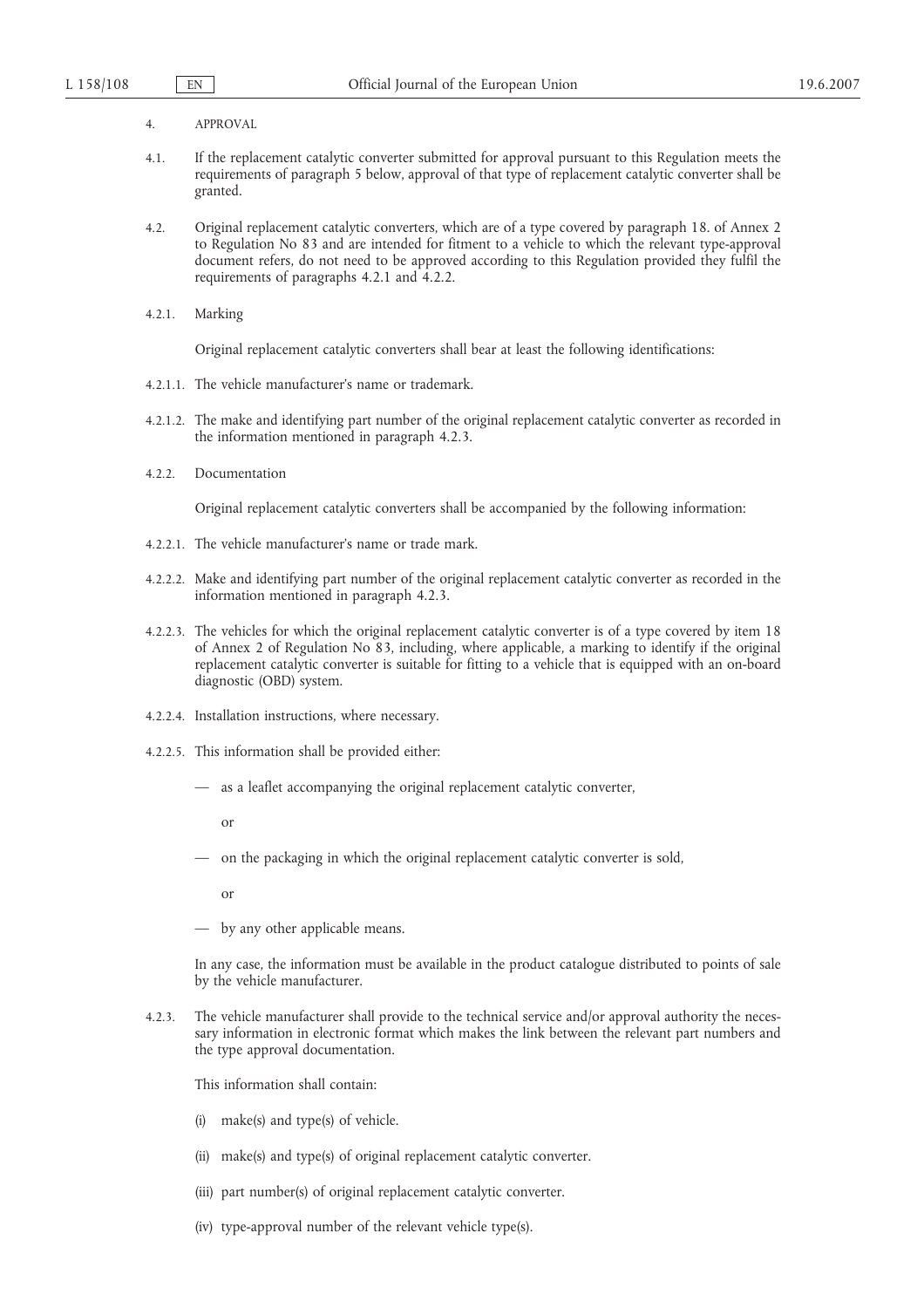- 4.3. An approval number shall be assigned to each replacement catalytic converter type approved. Its first two digits (00 for the Regulation in its present form) shall indicate the series of amendments incorporating the most recent major technical amendments made to the Regulation at the time of issue of the approval. The same Contracting Party may not assign the same number to another type of replacement catalytic converter. The same approval number may cover the use of that replacement catalytic converter type on a number of different vehicle types.
- 4.4. When the applicant for type-approval can demonstrate to the type-approval authority or technical service that the replacement catalytic convert is of a type indicated in item 18 of Annex 2 to the 05 series of amendments to Regulation No 83, the granting of a type approval certificate shall not be dependent on the requirements specified in paragraph 5 having to be verified.
- 4.5. Notice of approval or of extension or of refusal of approval of a type of replacement catalytic converter pursuant to this Regulation shall be communicated to the Contracting Parties to the Agreement applying this Regulation by means of a form conforming to the model in Annex 1 to this Regulation.
- 4.6. There shall be affixed, conspicuously and in a place specified on the approval form, to the replacement catalytic converter conforming to a type of replacement catalytic converter approved under this Regulation, an international approval mark consisting of:
- 4.6.1. A circle surrounding the letter 'E' followed by the distinguishing number of the country which has granted approval (1);
- 4.6.2. The number of this Regulation, followed by the letter 'R', a dash and the approval number in the vicinity of the circle prescribed in paragraph 4.6.1.
- 4.7. If the replacement catalytic converter conforms to a catalytic converter type approved under one or more other Regulations annexed to the Agreement in the country which has granted approval under this Regulation, the symbol prescribed in paragraph 4.6.1 need not be repeated; in such a case, the Regulation and approval numbers and the additional symbols of all the Regulations under which approval has been granted in the country which has granted approval under this Regulation shall be placed in vertical columns to the right of the symbol prescribed in paragraph 4.6.1.
- 4.8. The approval mark shall be indelible and clearly legible when the replacement catalytic converter is mounted under the vehicle.
- 4.9. Annex 2 to this Regulation gives examples of arrangements of approval marks.

# 5. REQUIREMENTS

# 5.1. **General requirements**

5.1.1. The replacement catalytic converter shall be designed, constructed and capable of being mounted so as to enable the vehicle to comply with the provisions of those Regulations which it was originally in compliance with and that pollutant emissions are effectively limited throughout the normal life of the vehicle under normal conditions of use.

<sup>(</sup> 1) 1 for Germany, 2 for France, 3 for Italy, 4 for the Netherlands, 5 for Sweden, 6 for Belgium, 7 for Hungary, 8 for the Czech Republic, 9 for Spain, 10 for Yugoslavia, 11 for the United Kingdom, 12 for Austria, 13 for Luxembourg, 14 for Switzerland, 15 (vacant), 16 for Norway, 17 for Finland, 18 for Denmark, 19 for Romania, 20 for Poland, 21 for Portugal, 22 for the Russian Federation, 23 for Greece, 24 for Ireland, 25 for Croatia, 26 for Slovenia, 27 for Slovakia, 28 for Belarus, 29 for Estonia, 30 (vacant), 31 for Bosnia and Herzegovina, 32 for Latvia, 33 (vacant), 34 for Bulgaria, 35-36 (vacant), 37 for Turkey, 38-39 (vacant), 40 for The Former Yugoslav Republic of Macedonia, 41 (vacant), 42 for the European Community (Approvals are granted by its Member States using their respective ECE symbol, 43 for Japan, 44 (vacant), 45 for Australia and 46 for Ukraine. Subsequent numbers shall be assigned to other countries in the chronological order in which they ratify or accede to the Agreement concerning the Adoption of Uniform Technical Prescriptions for Wheeled Vehicles, Equipment and Parts which can be fitted and/or be used on Wheeled Vehicles and the Conditions for Reciprocal Recognition of Approvals Granted on the basis of these prescriptions, and the numbers thus assigned shall be communicated by the Secretary-General of the United Nations to the Contracting Parties to the Agreement.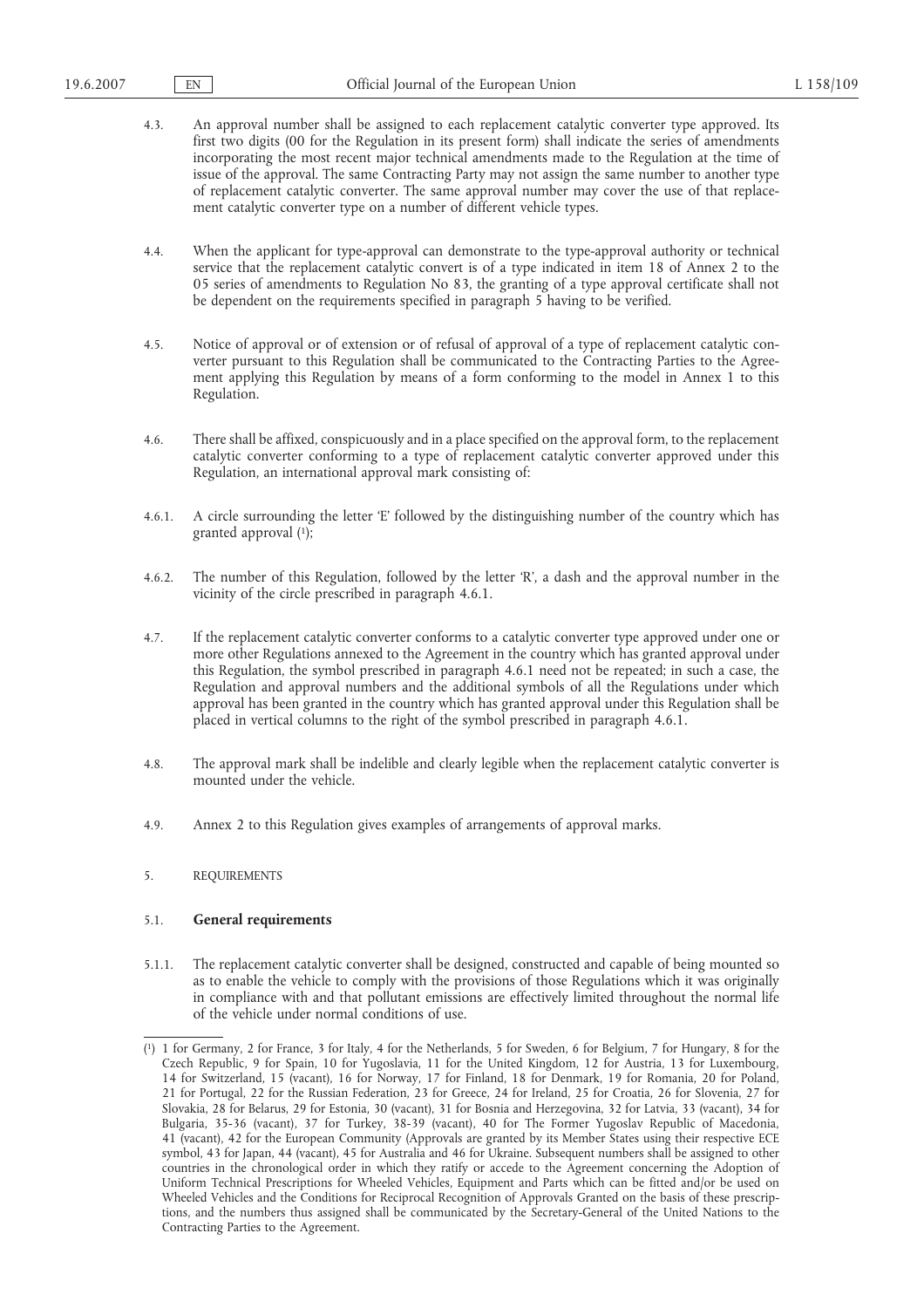- 5.1.2. The installation of the replacement catalytic converter shall be at the exact position of the original equipment catalytic converter, and the position on the exhaust line of the oxygen probe(s) and other sensors, if applicable, shall not be modified.
- 5.1.3. If the original equipment catalytic converter includes thermal protections, the replacement catalytic converter shall include equivalent protections.
- 5.1.4. The replacement catalytic converter shall be durable, that is designed, constructed and capable of being mounted so that reasonable resistance to the corrosion and oxidation phenomena to which it is exposed is obtained, having regard to the conditions of use of the vehicle.

## 5.2. **Requirements regarding emissions**

The vehicle(s) indicated in paragraph 3.3.1 of this Regulation, equipped with a replacement converter of the type for which approval is requested, shall be subjected to a type I test under the conditions described in the corresponding annexes to Regulation No 83 in order to compare its performance with the original catalytic converter according to the procedure described below.

5.2.1. *Determination of the basis for comparison*

The vehicle(s) shall be fitted with a new original catalytic converter (see paragraph 3.3.1) which shall be run in with 12 extra urban cycles (test type I part 2).

After this preconditioning, the vehicle(s) shall be kept in a room in which the temperature remains relatively constant between 293 and 303 K (20 and 30 °C). This conditioning shall be carried out for at least six hours and continue until the engine oil temperature and coolant, if any, are within  $\pm$  2 K of the temperature of the room. Subsequently three exhaust gas tests type I shall be made.

5.2.2. *Exhaust gas test with replacement catalytic converter*

The original catalytic converter of the test vehicle(s) shall be replaced by the replacement catalytic converter (see paragraph 3.3.2.) which shall be run in with 12 extra urban cycles (test type I part 2). After this preconditioning, the vehicle(s) shall be kept in a room in which the temperature remains relatively constant between 293 and 303 K (20 and 30 °C). This conditioning shall be carried out for at least six hours and continue until the engine oil temperature and coolant, if any, are within ± 2 K of the temperature of the room. Subsequently three exhaust gas tests type I shall be made.

5.2.3. *Evaluation of the emission of pollutants of vehicles equipped with replacement catalytic converters*

The test vehicle(s) with the original catalytic converter shall comply with the limit values according to the type approval of the vehicle(s) including — if applicable — the deterioration factors applied during the type approval of the vehicle(s).

The requirements regarding emissions of the vehicle(s) equipped with the replacement catalytic converter shall be deemed to be fulfilled if the results meet for each regulated pollutant (CO, HC, NO<sub>x</sub> and particulates) the following conditions:

- (1)  $M \le 0.85S + 0.4G$
- $(2)$  M  $\leq$  G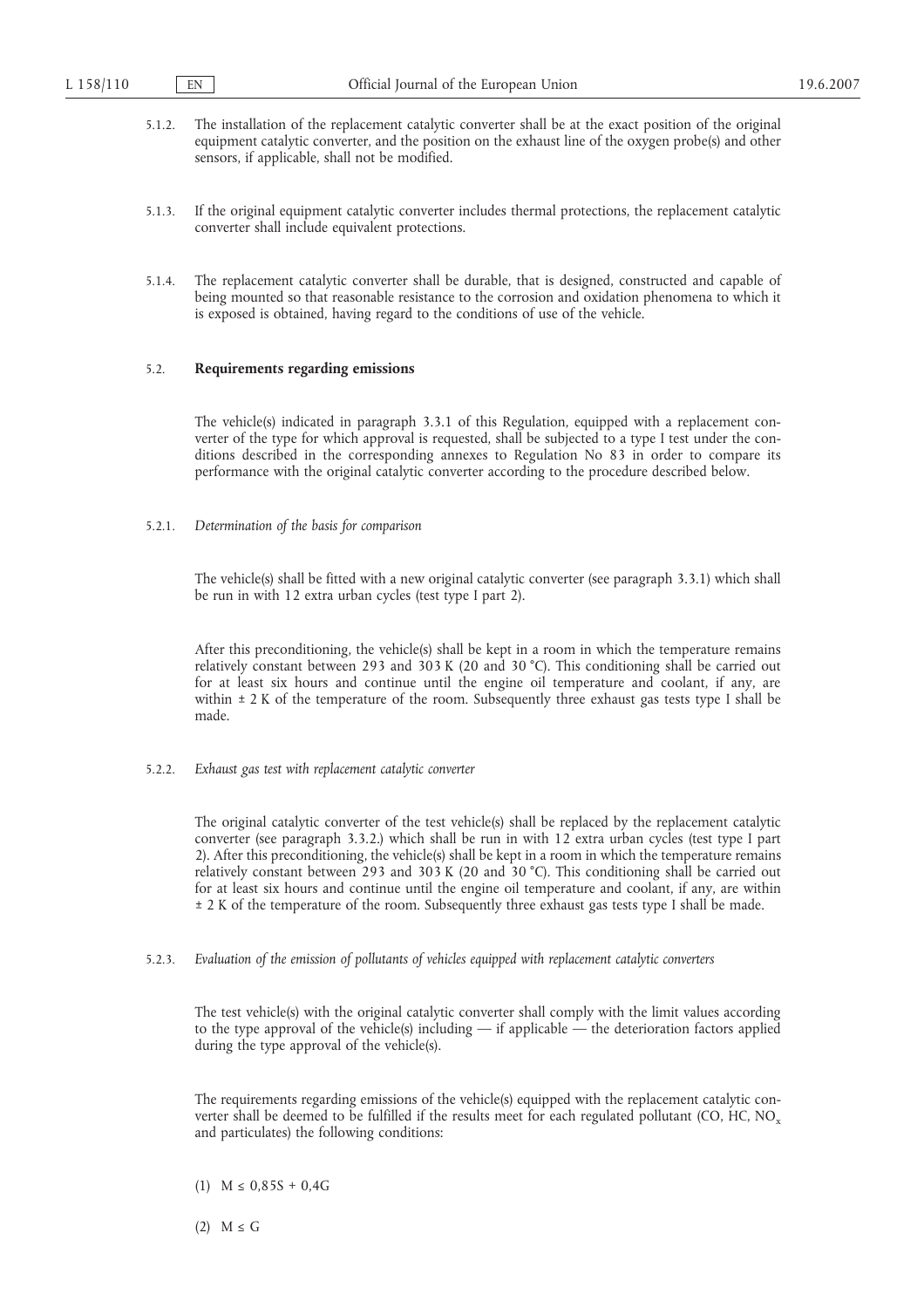## where:

- M: mean value of the emissions of one pollutant (CO, HC,  $NO<sub>x</sub>$  and particulates) or the sum of two pollutants (HC + NO<sub>x</sub>) obtained from the three type I tests with the replacement catalytic converter.
- S: mean value of the emissions of one pollutant  $(CO, HC, NO<sub>x</sub>$  and particulates) or the sum of two pollutants  $(HC + NO_x)$  obtained from the three type I tests with the original catalytic converter.
- G: limit value of the emissions of one pollutant  $(CO, HC, NO<sub>x</sub>$  and particulates) or the sum of two pollutants (HC + NO<sub>x</sub>) according to the type approval of the vehicle(s) divided by — if applicable — the deterioration factors determined in accordance with paragraph 5.4. below.

Where approval is applied for different types of vehicles from the same car manufacturer, and provided that these different types of vehicles are fitted with the same type of original equipment catalytic converter, the type I testing may be limited to at least two vehicles selected after agreement with the technical service responsible for approval.

## 5.3. **Requirements regarding noise and vehicle performance**

The replacement catalytic converter shall satisfy the technical requirements of Regulation No 59. As an alternative to the measurement of back-pressure as specified in Regulation No 59, the verification of the vehicle performance can be performed by measuring on a chassis dynamometer the maximum absorbed power at a speed corresponding to the engine maximum power. The value determined under reference atmospheric conditions as specified in Regulation No 85 with the replacement catalytic converter shall not be lower by more than 5 % than that determined with the original equipment catalytic converter.

### 5.4. **Requirements regarding durability**

The replacement catalytic converter shall comply with the requirements of paragraph 5.3.5. of Regulation No 83, i.e. type V test or deterioration factors from the following table for the results of the type I tests.

| Engine category      | Deterioration factors |       |                |            |             |  |
|----------------------|-----------------------|-------|----------------|------------|-------------|--|
|                      | CO.                   | HC(1) | $NO_{v}^{(1)}$ | $HC + NOv$ | Particulars |  |
| Positive-ignition    |                       | 1,2   |                | 1,2(2)     |             |  |
| Compression ignition | I, l                  |       | 1,0            | 1,0        |             |  |

( 1) Applicable only to vehicles approved according to the 05 series of amendments to Regulation No 83.

( 2) Applicable only to positive-ignition engined vehicles approved according to earlier than 05 series of amendments to Regulation No 83.

5.5. Requirements regarding OBD compatibility (applicable only to replacement catalytic converters intended to be fitted to vehicles equipped with an OBD system).

OBD compatibility demonstration is required only when the original catalyst was monitored in the original configuration.

- 5.5.1. The compatibility of the replacement catalytic converter with the OBD system shall be demonstrated by using the procedures described in the 05 series of amendments to Regulation No 83, Annex 11, Appendix 1.
- 5.5.2. The provisions in the 05 series of amendments to Regulation No 83, Annex 11, Appendix 1 applicable to components other than the catalytic converter shall not be applied.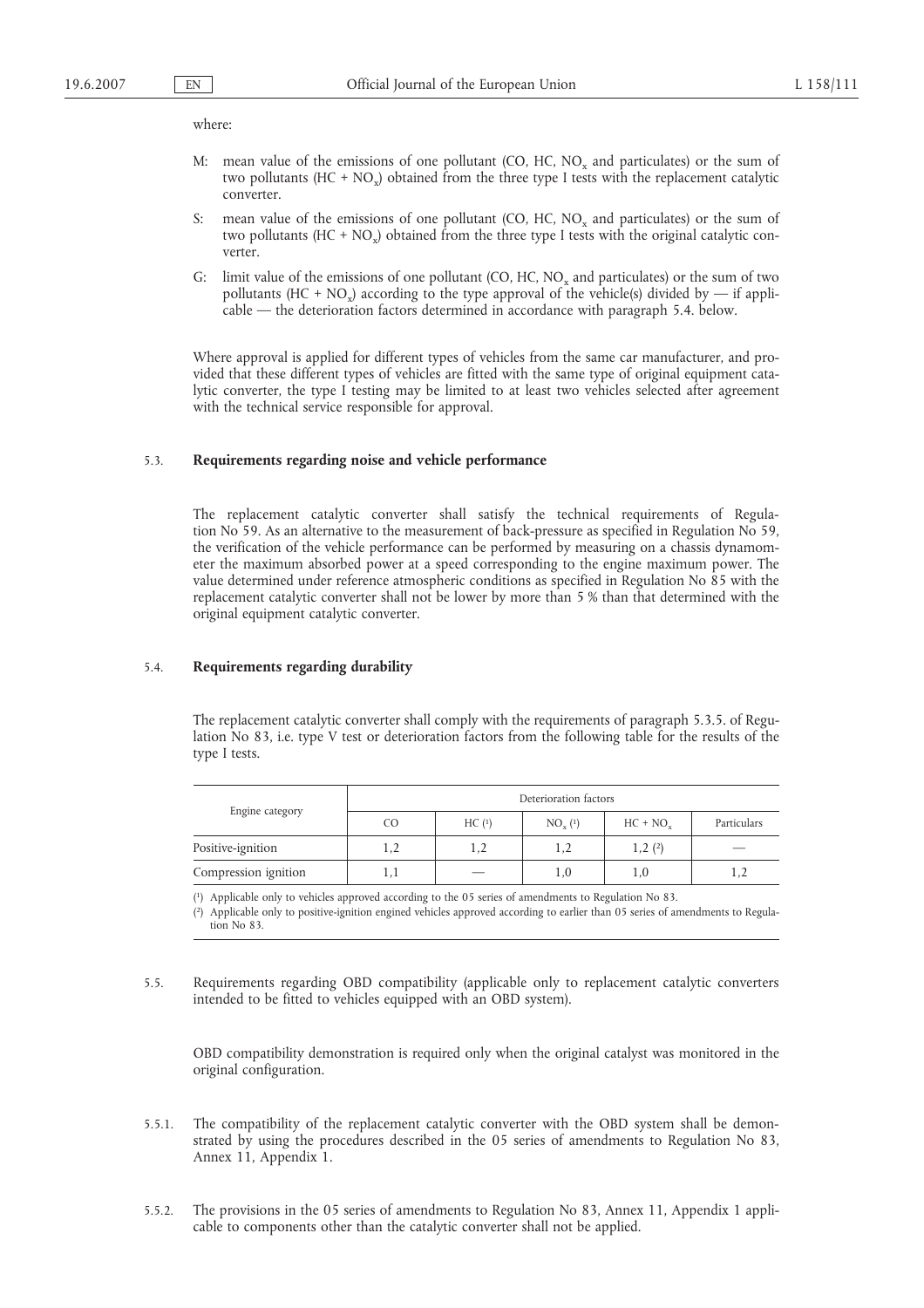| 5.5.3. | The aftermarket manufacturer may use the same preconditioning and test procedure as used during        |
|--------|--------------------------------------------------------------------------------------------------------|
|        | the original type approval. In this case, the administrative departments shall provide, on request and |
|        | on a non-discriminatory basis, Appendix 1 to the type approval communication which contains the        |
|        | number and type of preconditioning cycles and the type of test cycle used by the original equipment    |
|        | manufacturer for OBD testing of the catalytic converter.                                               |

- 5.5.4. In order to verify the correct installation and functioning of all other components monitored by the OBD system, the OBD system shall indicate no malfunction and have no stored fault codes prior to the installation of any of the replacement catalytic converters. An evaluation of the status of the OBD system at the end of the tests described in paragraph 5.2.1 may be used for this purpose.
- 5.5.5. The malfunction indicator (MI: see reference paragraph 2.5 of Annex 11 to the 05 series of amendments to Regulation No 83) must not activate during vehicle operation required by paragraph 5.2.2.
- 6. MODIFICATION OF THE REPLACEMENT CATALYTIC CONVERTER TYPE AND EXTENSION OF APPROVAL

Every modification of the replacement catalytic converter type shall be notified to the administrative department which approved this type of replacement catalytic converter.

The department may then either:

(i) consider that the modifications made are unlikely to have an appreciable adverse effect and that in any case the replacement catalytic converter still complies with the requirements,

or

(ii) require a further test report for some or all the tests described in paragraph 5 of this Regulation from the technical service responsible for conducting the tests.

Confirmation or refusal of approval, specifying the alteration, shall be communicated by the procedure specified in paragraph 4.5 above to the Parties to the Agreement applying this Regulation.

The competent authority issuing the extension of approval shall assign a serial number to each communication form drawn up for such an extension.

# 7. CONFORMITY OF PRODUCTION

The conformity of production procedures shall comply with those set out in the Agreement, Appendix 2 (E/ECE/324-E/ECE/TRANS/505/Rev.2), with the following requirements.

- 7.1. The replacement catalytic converters approved under this Regulation shall be so manufactured as to conform to the type approved in the characteristics as defined under paragraph 2.4 of this Regulation. They shall meet the requirements set forth in paragraph 5 and, where applicable, fulfil the requirements of the tests specified in this Regulation.
- 7.2. The approval authority may carry out any check or test prescribed in this Regulation. In particular, the tests described in paragraph 5.2 of this Regulation (requirements regarding emissions) may be carried out. In this case, the holder of the approval may ask, as an alternative, to use as a basis for comparison not the original equipment converter, but the replacement catalytic converter which was used during the type approval tests (or another sample that has been proven to conform to the approved type). Emissions' values measured with the sample under verification shall then on average not exceed by more than 15 % the mean values measured with the sample used for reference.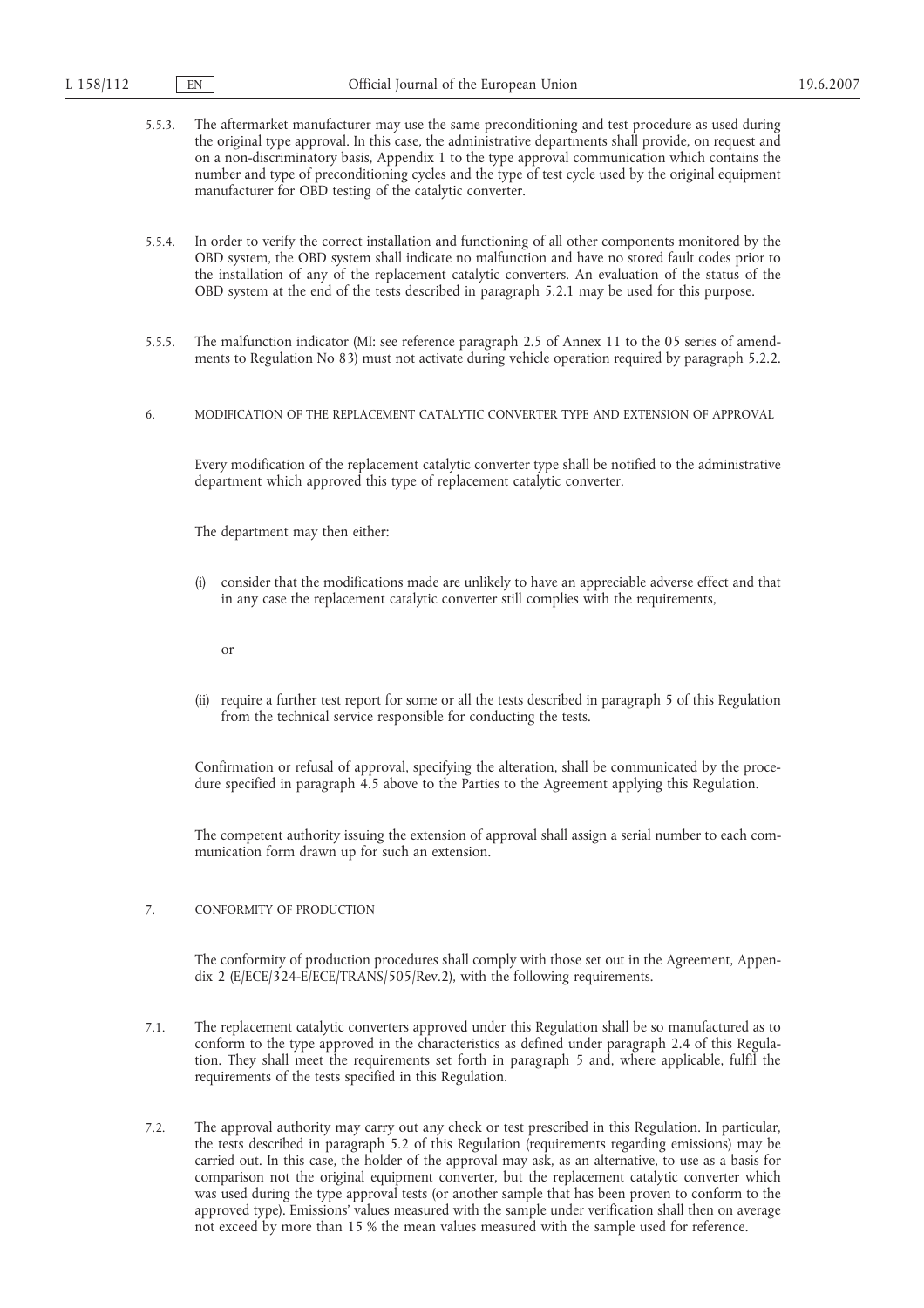- 8. PENALTIES FOR NONCONFORMITY OF PRODUCTION
- 8.1. The approval granted in respect of a type of replacement catalytic converter pursuant to this Regulation may be withdrawn if the requirements laid down in paragraph 7 above are not complied with.
- 8.2. If a Party to the Agreement which applies this Regulation withdraws an approval it has previously granted, it shall forthwith so notify the other Contracting Parties applying this Regulation, by means of a form conforming to the model in Annex 1 to this Regulation.
- 9. PRODUCTION DEFINITIVELY DISCONTINUED

If the holder of the approval completely ceases to manufacture a type of replacement catalytic converter approved in accordance with this Regulation, he shall so inform the authority which granted the approval.

Upon receiving the relevant communication, that authority shall inform thereof the other Parties to the Agreement applying this Regulation by means of a form conforming to the model in annex 1 to this Regulation.

10. NAMES AND ADDRESSES OF TECHNICAL SERVICES RESPONSIBLE FOR CONDUCTING APPROVAL TESTS, AND OF ADMINISTRATIVE DEPARTMENTS

The Contracting Parties to the Agreement applying this Regulation shall communicate to the United Nations Secretariat the names and addresses of the technical services responsible for conducting approval tests and of the administrative departments which grant approval and to which forms certifying approval or extension or refusal or withdrawal of approval issued in other countries are to be sent.

- 11. DOCUMENTATION
- 11.1. Each new replacement catalytic converter shall be accompanied by the following information:
- 11.1.1. The catalyst manufacturer's name or trade mark.
- 11.1.2. The vehicles (including year of manufacture) for which the replacement catalytic converter is approved, including, where applicable, a marking to identify if the replacement catalytic converter is suitable for fitting to a vehicle that is equipped with an on-board diagnostic (OBD) system.
- 11.1.3. Installation instructions, where necessary.
- 11.2. This information shall be provided either:
	- (i) as a leaflet accompanying the replacement catalytic converter;

or

(ii) on the packaging in which the replacement catalytic converter is sold;

or

(iii) by any other applicable means.

In any case, the information must be available in the product catalogue distributed to points of sale by the manufacturer of replacement catalytic converters.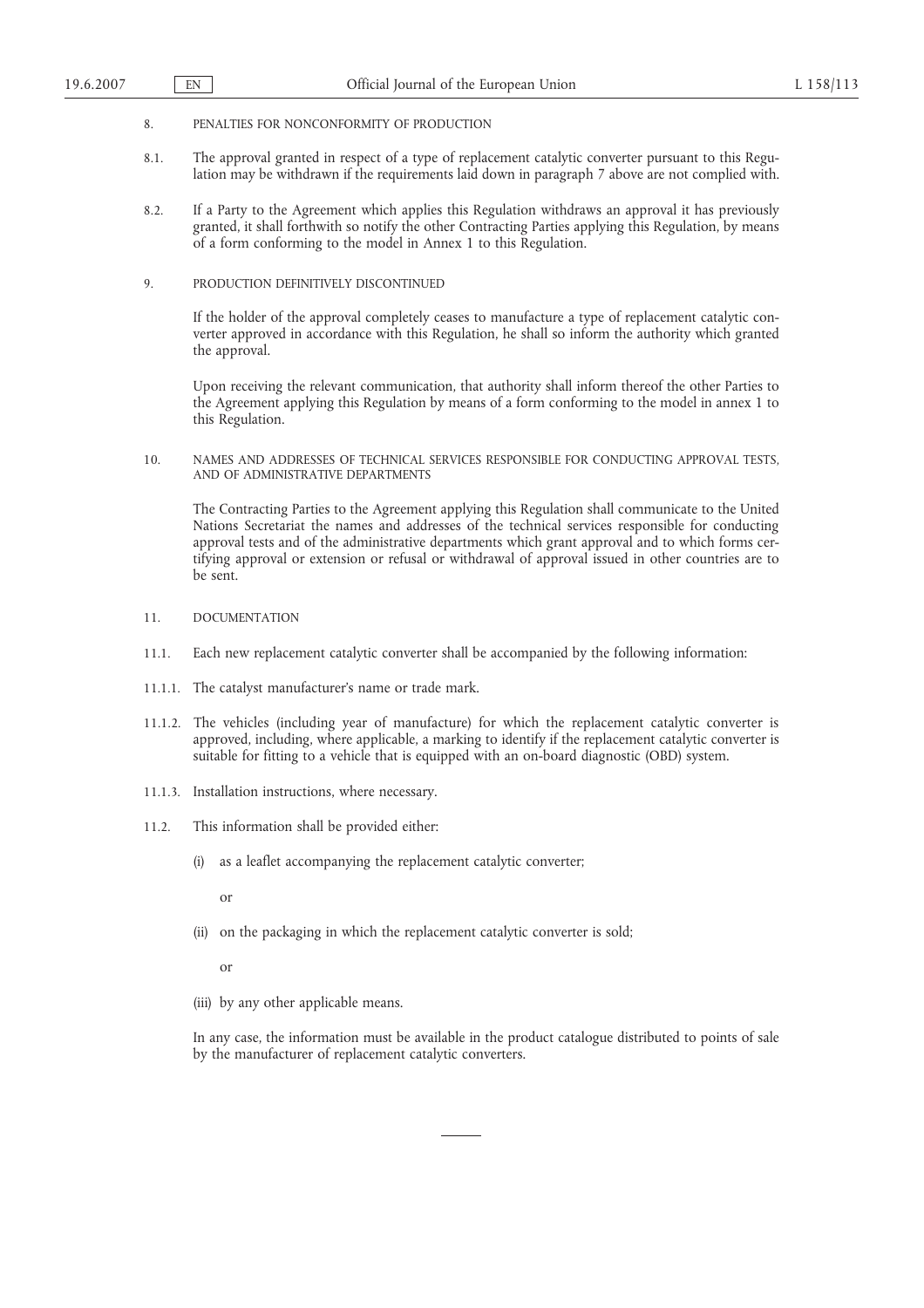## *Appendix*

### INFORMATION DOCUMENT No… RELATING TO THE TYPE APPROVAL OF REPLACEMENT CATALYTIC CONVERTERS

Any drawings must be supplied in appropriate scale and sufficient detail on size A4 or on a folder of A4 format. Photographs, if any, must show sufficient detail.

If the system, components or separate technical units have electronic controls, information concerning their performance must be supplied.

- 1. GENERAL
- 1.1. Make (trade name of manufacturer):
- 1.2. Type:
- 1.5. Name and address of manufacturer:
- 1.7. In the case of components and separate technical units, location and method of affixing of the ECE approval mark:
- 1.8. Address(es) of assembly plant(s):
- 2. DESCRIPTION OF THE DEVICE
- 2.1. Make and type of the replacement catalytic converter:
- 2.2. Drawings of the replacement catalytic converter, identifying in particular all the characteristics referred to in items 2.3 to 2.3.2 of this appendix:
- 2.3. Description of the vehicle type or types for which the replacement catalytic converter is intended:
- 2.3.1. Number(s) and/or symbol(s) characterising the engine and vehicle type(s):
- 2.3.2. Is the replacement catalytic converter intended to be compatible with OBD requirements: Yes/No (Strike out what does not apply).
- 2.4. Description and drawings showing the position of the replacement catalytic converter relative to the engine exhaust manifold(s):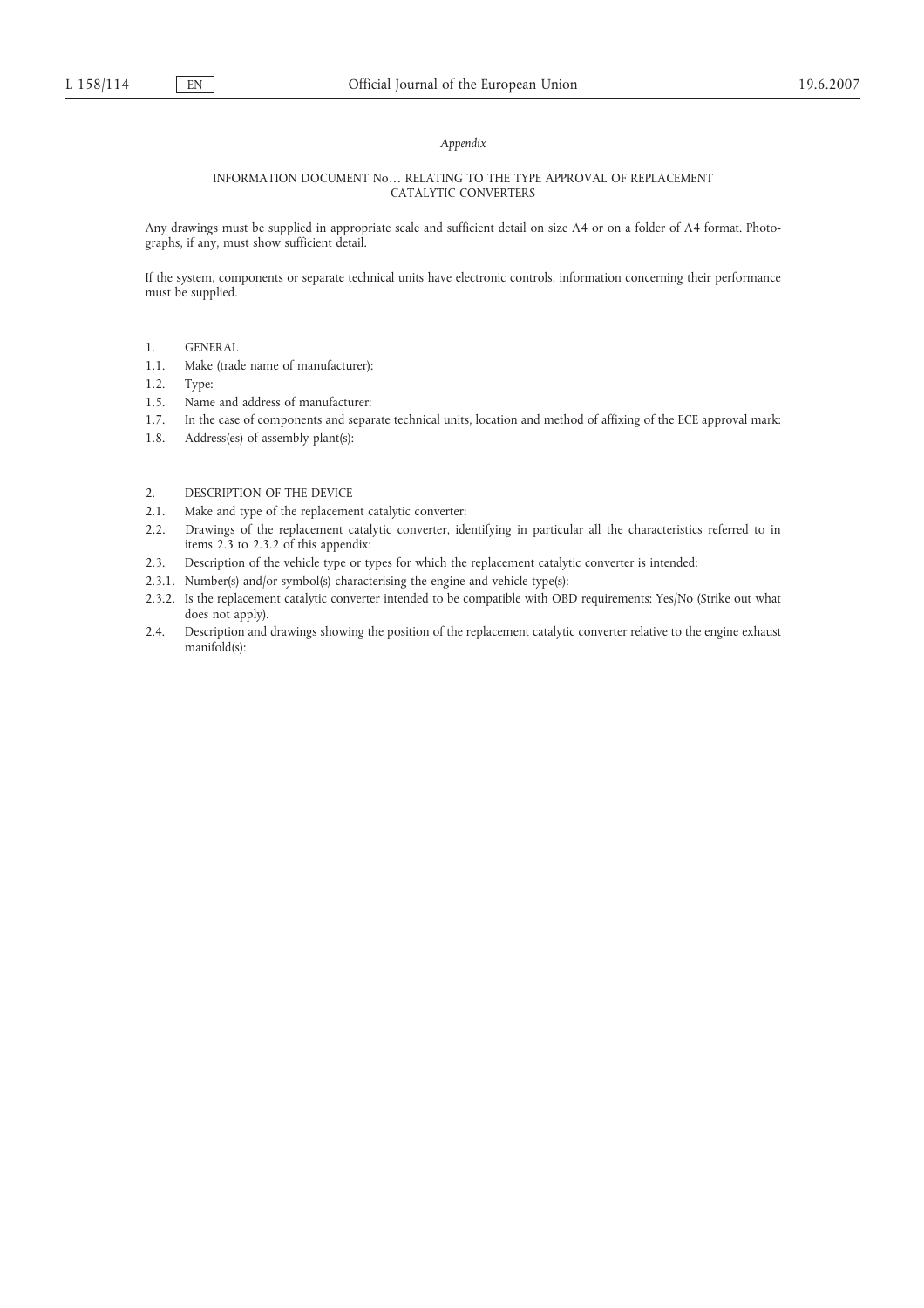# *ANNEX 1*

**COMMUNICATION** (maximum format: A4 (210 × 297 mm))

| п              | (1) |
|----------------|-----|
| $\blacksquare$ | п   |

issued by: Name of administration:

................................................. ................................................. .................................................

concerning (2): APPROVAL GRANTED APPROVAL EXTENDED

APPROVAL REFUSED APPROVAL WITHDRAWN PRODUCTION DEFINITELY DISCONTINUED

of a replacement catalytic converter pursuant to Regulation No 103.

Reason for extension:

| 1.   |                                                                                                       |
|------|-------------------------------------------------------------------------------------------------------|
| 2.   |                                                                                                       |
| 3.   |                                                                                                       |
| 4.   |                                                                                                       |
| 5.   | Means of identification of type, if marked:                                                           |
| 5.1. |                                                                                                       |
| 6.   | Vehicles type(s) for which the catalytic converter type qualifies as replacement catalytic converter: |
| 7.   |                                                                                                       |
| 7.1. | Has the replacement catalytic converter demonstrated compatibility with OBD requirements: Yes/No (2)  |
| 8.   |                                                                                                       |
| 9.   |                                                                                                       |
| 10.  |                                                                                                       |
|      |                                                                                                       |
|      |                                                                                                       |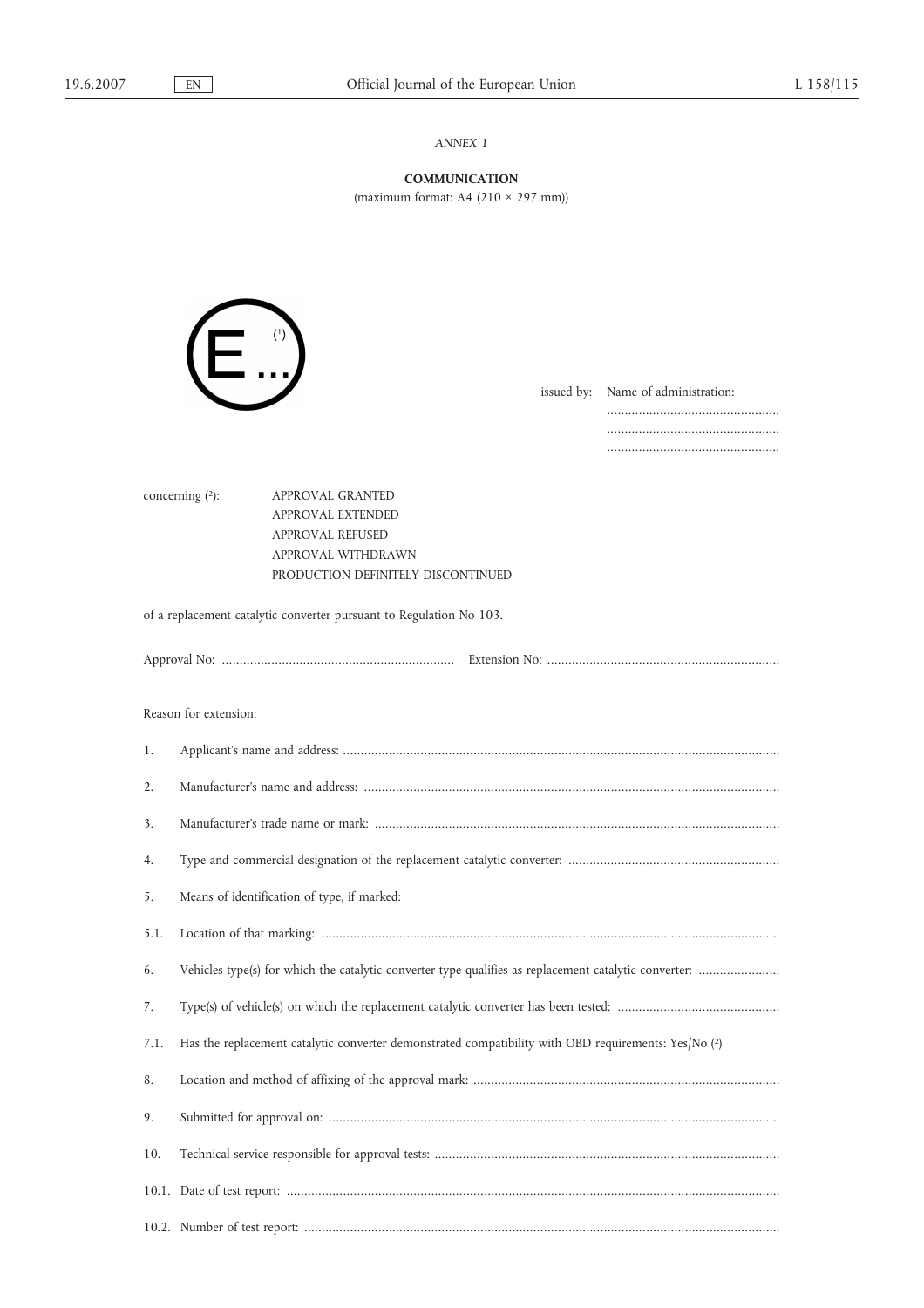| 11. Approval granted/extended/refused/withdrawn (2)                                                                                                                                             |
|-------------------------------------------------------------------------------------------------------------------------------------------------------------------------------------------------|
|                                                                                                                                                                                                 |
|                                                                                                                                                                                                 |
|                                                                                                                                                                                                 |
| 15. Annexed to this communication is a list of documents in the approval file deposited at the administrative services<br>having delivered the approval and which can be obtained upon request. |

<sup>(</sup> 1) Distinguishing number of the country which has granted/extended/refused/withdrawn approval (see approval provisions in this Regulation).

<sup>(</sup> 2) Strike out what does not apply.